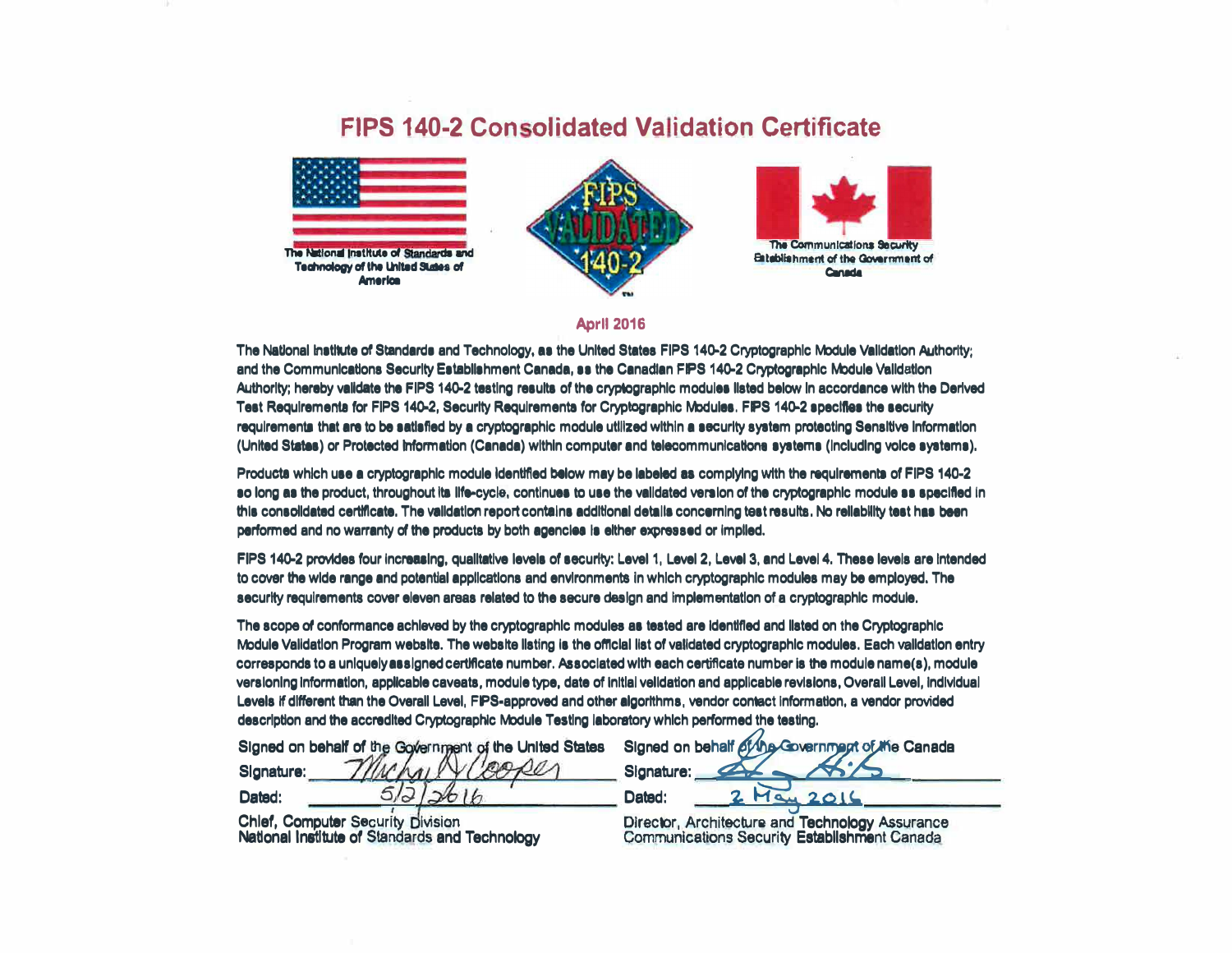TM: A Conficulion Mark of MST, which does not imply product endorsement by MST, the U.S., or Canadian Governments.

| http://csrc.nist.gov/groups/STM/cmvp/documents/140-1/140val-all.htm |  |
|---------------------------------------------------------------------|--|
|---------------------------------------------------------------------|--|

| <b>Certificate</b><br><b>Number</b> | Validation /<br><b>Posting Date</b> | <b>Module Name(s)</b>                                                                                                                                                                                                                                      | <b>Vendor Name</b>                | <b>Version Information</b>                                                                                                                                                                                                                                                                                                                                                                                                                                    |
|-------------------------------------|-------------------------------------|------------------------------------------------------------------------------------------------------------------------------------------------------------------------------------------------------------------------------------------------------------|-----------------------------------|---------------------------------------------------------------------------------------------------------------------------------------------------------------------------------------------------------------------------------------------------------------------------------------------------------------------------------------------------------------------------------------------------------------------------------------------------------------|
| 2598                                | 04/01/2016                          | <b>HPE Enterprise Secure Key</b><br>Manager                                                                                                                                                                                                                | <b>Hewlett Packard Enterprise</b> | Hardware Version: P/Ns C8Z61AA, Versions 4.0 [1] and 4.1 [2]; Firmware Version:<br>6.0.0-51 [1] and 6.1.0-14 [2]                                                                                                                                                                                                                                                                                                                                              |
| 2599                                | 04/01/2016                          | Cleversafe FIPS Cryptographic<br>Module                                                                                                                                                                                                                    | Cleversafe, Inc.                  | Software Version: 1.1                                                                                                                                                                                                                                                                                                                                                                                                                                         |
| 2608                                | 04/05/2016                          | SBC 5110 and 5210 Session<br><b>Border Controllers</b>                                                                                                                                                                                                     | Sonus Networks, Inc.              | Hardware Version: SBC 5110 and SBC 5210; Firmware Version: 5.0                                                                                                                                                                                                                                                                                                                                                                                                |
| 2609                                | 04/05/2016                          | Apple iOS CoreCrypto Kernel<br>Module v6.0                                                                                                                                                                                                                 | Apple Inc.                        | Software Version: 6.0                                                                                                                                                                                                                                                                                                                                                                                                                                         |
| 2610                                | 04/05/2016                          | Apple OS X CoreCrypto Module,<br>v6.0                                                                                                                                                                                                                      | Apple Inc.                        | Software Version: 6.0                                                                                                                                                                                                                                                                                                                                                                                                                                         |
| 2611                                | 04/07/2016                          | Java Crypto Module                                                                                                                                                                                                                                         | <b>Silent Circle</b>              | Software Version: 1.0                                                                                                                                                                                                                                                                                                                                                                                                                                         |
| 2612                                | 04/08/2016                          | <b>QTI Pseudo Random Number</b><br>Generator                                                                                                                                                                                                               | Qualcomm Technologies, Inc.       | Hardware Version: 2.0                                                                                                                                                                                                                                                                                                                                                                                                                                         |
| 2613                                | 04/11/2016                          | SR-OS Cryptographic Module                                                                                                                                                                                                                                 | Nokia Corporation                 | Firmware Version: 13.0R4                                                                                                                                                                                                                                                                                                                                                                                                                                      |
| 2614                                | 04/11/2016                          | QTI Crypto Engine Core                                                                                                                                                                                                                                     | Qualcomm Technologies, Inc.       | Hardware Version: 5.3.1                                                                                                                                                                                                                                                                                                                                                                                                                                       |
| 2615                                | 04/12/2016                          | AirTight Wireless Sensor                                                                                                                                                                                                                                   | AirTight Networks, Inc.           | Hardware Version: C-75 and C-75-E with Tamper Evident Seal Kit: C-TPL-A;<br>Firmware Version: 7.2.FIPS.04                                                                                                                                                                                                                                                                                                                                                     |
| 2616                                | 04/18/2016                          | PA-3060 and PA-7080 Firewalls                                                                                                                                                                                                                              | Palo Alto Networks                | Hardware Version: PA-3060 P/N 910-000104-00C Rev. C and PA-7080 P/N 910-<br>000122-00A with 910-000028-00B or 910-000117-00A; FIPS Kit P/Ns: 920-<br>000138-00A Rev. A and 920-000119-00A Rev. A; Firmware Version: 7.0.1-h4 and<br>7.0.3                                                                                                                                                                                                                     |
| 2617                                | 04/18/2016                          | WildFire WF-500                                                                                                                                                                                                                                            | Palo Alto Networks                | Hardware Version: P/N: 910-000097-00G Rev G; FIPS Kit P/N: 920-000145<br>Version Rev 00A; Firmware Version: 7.0.3                                                                                                                                                                                                                                                                                                                                             |
| 2618                                | 04/19/2016                          | Cisco ASA 5506-X, ASA 5506H-X,<br>ASA 5506W-X, ASA 5508-X, ASA<br>5512-X, ASA 5515-X, ASA 5516-X,<br>ASA 5525-X, ASA 5545-X, ASA<br>5555-X, ASA 5585-X SSP-10,<br>5585-X SSP-20, 5585-X SSP-40<br>and 5585-X SSP-60 Adaptive<br><b>Security Appliances</b> | Cisco Systems, Inc.               | Hardware Version: ASA 5506-X[1], ASA 5506H-X[1], ASA 5506W-X[1], ASA 5508-<br>X[2][3], ASA 5512-X[2], ASA 5515-X[5], ASA 5516-X[2][4], ASA 5525-X[5], ASA<br>5545-X[5], ASA 5555-X[5], ASA 5585-X SSP-10[6], 5585-X SSP-20[6], 5585-X<br>SSP-40[6], and 5585-X SSP-60[6] with [ASA5506-FIPS-KIT=][1], [ASA5500X-<br>FIPS-KIT=][2], [ASA5508-FIPS-KIT=][3], [ASA5516-FIPS-KIT=][4], [CISCO-FIPS-<br>KIT=][5] or [ASA5585-X-FIPS-KIT][6]; Firmware Version: 9.4 |
| 2619                                | 04/19/2016                          | Vocera Cryptographic Module v3.0                                                                                                                                                                                                                           | Vocera Communications, Inc.       | Software Version: 3.0; Hardware Version: 88W8787; Firmware Version: 3.0                                                                                                                                                                                                                                                                                                                                                                                       |
| 2620                                | 04/21/2016                          | Palo Alto Networks VM-Series                                                                                                                                                                                                                               | Palo Alto Networks                | Software Version: 7.0.1-h4 or 7.0.3                                                                                                                                                                                                                                                                                                                                                                                                                           |
| 2621                                | 04/21/2016                          | Websense C Cryptographic Module Forcepoint                                                                                                                                                                                                                 |                                   | Software Version: 2.1                                                                                                                                                                                                                                                                                                                                                                                                                                         |